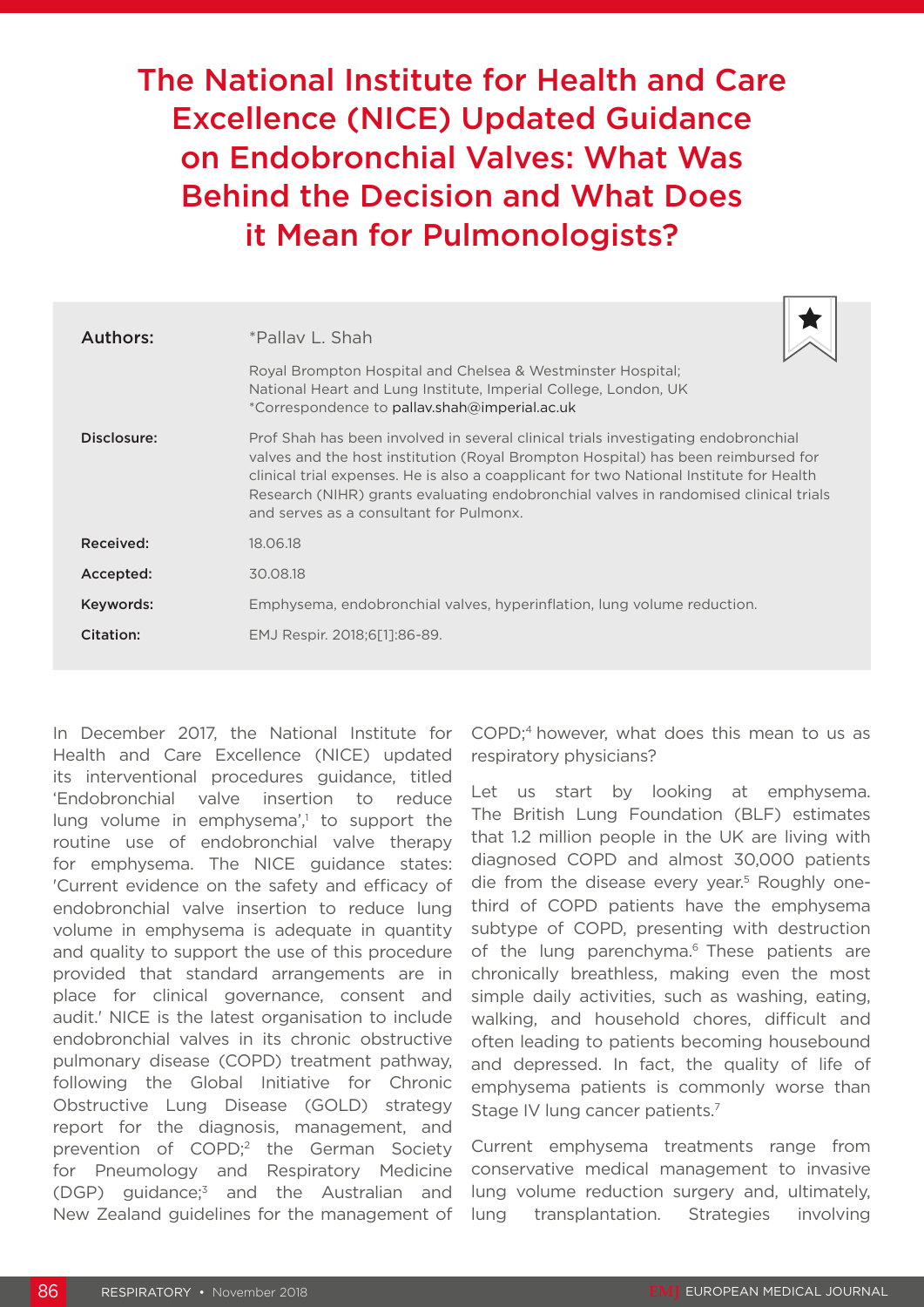endobronchial valves, namely bronchoscopic lung volume reduction (BLVR), provide a less invasive, nonsurgical approach to treatment. During BLVR, tiny endobronchial valves are implanted via a bronchoscopic procedure in the airways of the more diseased areas of the lung (target lobe) to block air from entering. This allows the target lobe to collapse, reducing overall hyperinflation, improving breathing mechanics, and enabling healthier areas of the lungs to expand and take in more air.

We have been using endobronchial valves to treat emphysema for almost 18 years and have been closely involved in developing the extensive body of clinical evidence available today for the leading endobronchial valve, the Zephyr® Endobronchial Valve (Pulmonx Corp., Redwood City, Califonia, USA). The Zephyr Endobronchial Valve is available in four sizes: 4.0, 4.0 LP (for an airway diameter of 4.0–7.0 mm), 5.5, and 5.5 LP (for an airway diameter of 5.5–8.5 mm).

Ideally, the treatment target during BLVR is the most diseased lobe of the lung. However, the VENT study,<sup>8</sup> which was the first randomised clinical trial of the Zephyr Valve, provided important insights regarding appropriate patient selection for this therapy, specifically the need to treat patients with little-to-no collateral ventilation between the target lobe and the adjacent lobe and to achieve total lobar occlusion.8 Collateral ventilation in the human lung refers to the ventilation of alveolar structures through passages or channels that bypass the normal airways.<sup>9</sup> In the presence of collateral ventilation, the occluded lobe fails to achieve atelectasis because of continuous air entering the lobe through the collateral channels. The availability of diagnostic tools, such as the Chartis<sup>®</sup> Lung Assessment System (Pulmonx Corp.), which provides a physiological measure of airflow from a lobe occluded with a balloon<sup>10</sup> and/or quantitative CT assessment of fissure integrity (a surrogate for collateral ventilation), $<sup>11</sup>$  enables the selection of patients</sup> who are most likely to benefit from this therapy. In our experience, the use of these tools generally achieves a 70% response rate in improving lung function and, more importantly, a clinically meaningful response, with patients being able to take part in the activities that matter to them with less breathlessness.

The NICE committee further noted that "there are different devices available for this procedure, and that the published evidence shows they may have different efficacy profiles."1 NICE assessed four randomised clinical trials<sup>12-15</sup> of the Zephyr Valve, which showed consistent improvement in breathing function, exercise capacity, and quality of life, and one randomised controlled trial conducted for another valve, the IBV Valve (Spiration Inc., Redmond, Washington, USA),<sup>16</sup> which showed statistically significant improvements in the coprimary endpoints (the number of patients with both a reduction in target lung volume and improvement in forced expiratory volume in 1 second). However, for the participants of the latter study, changes in quality of life and lung function were modest, not clinically meaningful, and not significantly different from patients in the placebo group, possibly because the treatment was non-lobar.<sup>16</sup>

The efficacy data for the Zephyr Valve are comparable to that of lung volume reduction surgery (Figure 1) but with lower morbidity and mortality,17-19 making valves the first choice treatment option. The Zephyr Valve is also removable, thus allowing the procedure to be reversed if a patient does not respond or has complications. BLVR with a Zephyr Valve does not negate the option of surgical lung volume reduction, if desired. NICE recommends that patient selection for BLVR with valves should be performed by a multidisciplinary team experienced in managing emphysema, which should typically include a chest physician, radiologist, thoracic surgeon, and a respiratory nurse.

The benefits provided by any treatment must be balanced against the safety profile associated with the procedure. The most frequent side effects associated with BLVR with a Zephyr Valve are pneumothorax (up to 26%) and COPD exacerbations (up to 77%) in the periprocedure period.1,11,12 Targeted lobar deflation likely causes inflation of the ipsilateral lobe, which can lead to a tear of the already compromised parenchymal tissue of the emphysematous ipsilateral lobe, resulting in a pneumothorax, which is managed with standard techniques. Most pneumothoraces occur within the first 2–3 days postprocedure; as a result, a minimum of a 3-night hospital stay is recommended for patients undergoing BLVR with valves.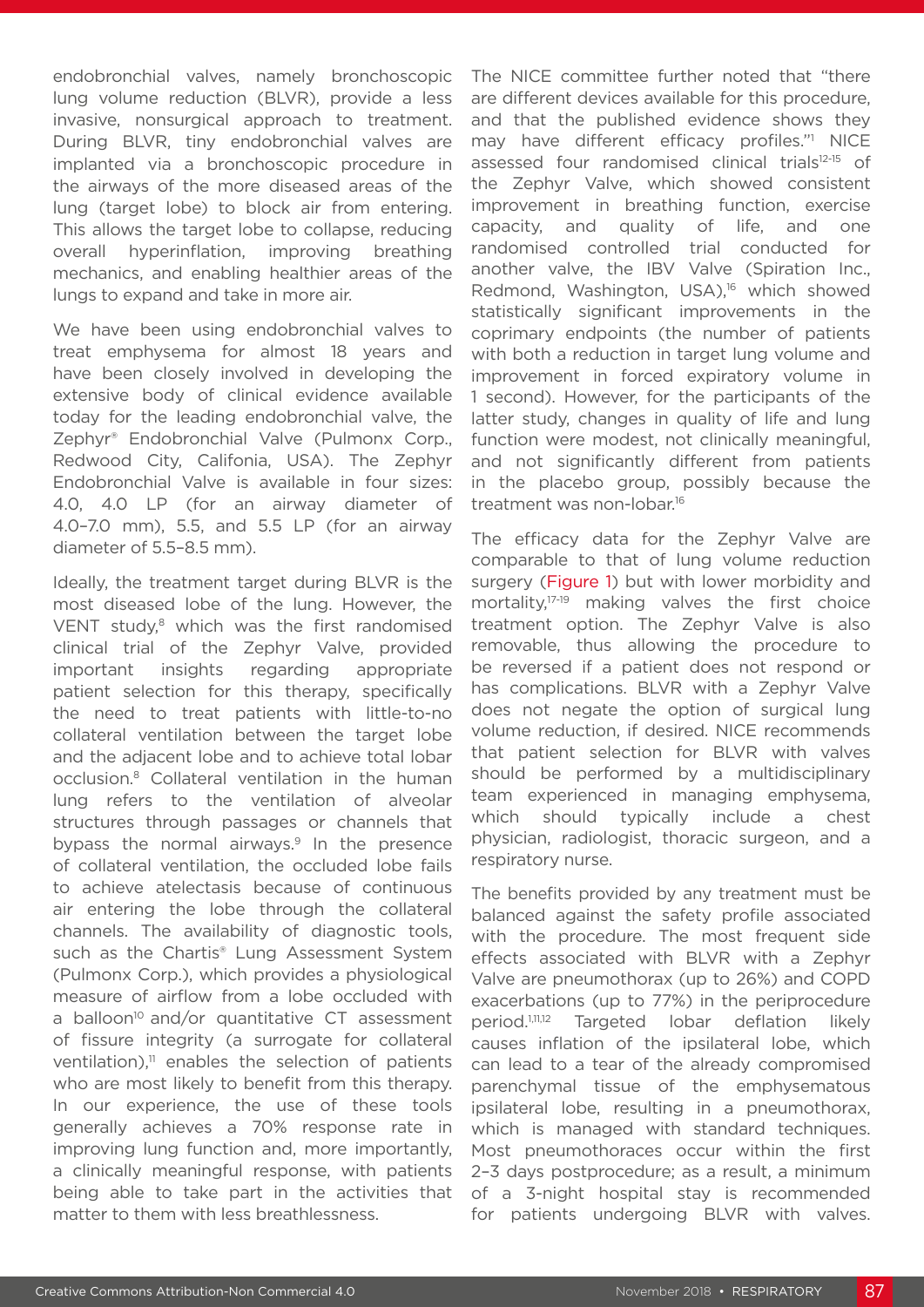# Before Zephyr Valve placement After Zephyr Valve placement



## Figure 1: Chest X-ray images before and after Zephyr® Valve treatment.

The chest X-ray images highlight the reduction in hyperinflation and return of the diaphragm to a near-normal position with Zephyr Valve placement.

*Images courtesy of Hugo Goulart de Oliveira, Porto Alegre, Brazil.*

In this severely affected emphysema patient group, the overall benefit–risk profile is in favour of valve therapy. NICE agrees with this assessment, stating that there are no serious concerns about its safety.<sup>1</sup> Patients considering this treatment option should be informed of the potential risks and benefits of the procedure to make an informed decision.

While many physicians are satisfied with the available data on valves, NICE required a preponderance of consistent data before recommending valves as a treatment option. Their detailed assessment of all available data allowed NICE to reach the same conclusion as physicians: patients treated with endobronchial valves experience tangible benefits through improvements in their lung capacity, quality of life, and/or level of breathlessness.

This NICE decision is a huge step forward because health authorities will now recognise that BLVR with valves is an effective therapy and has the potential to meaningfully improve lung function, dyspnoea, exercise capacity, and quality of life for emphysema patients. General practitioners should consider referring patients with COPD who present with breathlessness while performing normal day-to-day activities,

such as walking or doing light chores, despite medical management, for further evaluation and potential consideration for this treatment. While the NICE recommendation for the routine use of valves does not guarantee that health authorities will fund the therapy, it certainly facilitates the process and can be very meaningful to pulmonologists and patients. More recently, in June 2018, the U.S. Food and Drug Administration (FDA) also approved the Zephyr Valve for the bronchoscopic treatment of adult patients with hyperinflation associated with severe emphysema in regions of the lung that have little-to-no collateral ventilation,<sup>20</sup> validating its safety and efficacy.

Previously, when I have applied for exceptional funding to treat patients with valves, I would apply for funding for 20 well-selected patients and receive approval for only a few. Now, with the NICE recommendation, it will likely be much easier; I now expect to get approval for perhaps 16 or 17 patients out of 20. The UK health authorities generally follow the lead of NICE and, therefore, this decision has large potential to increase patient access to this important technology. As a physician who has been involved with valves since the beginning,